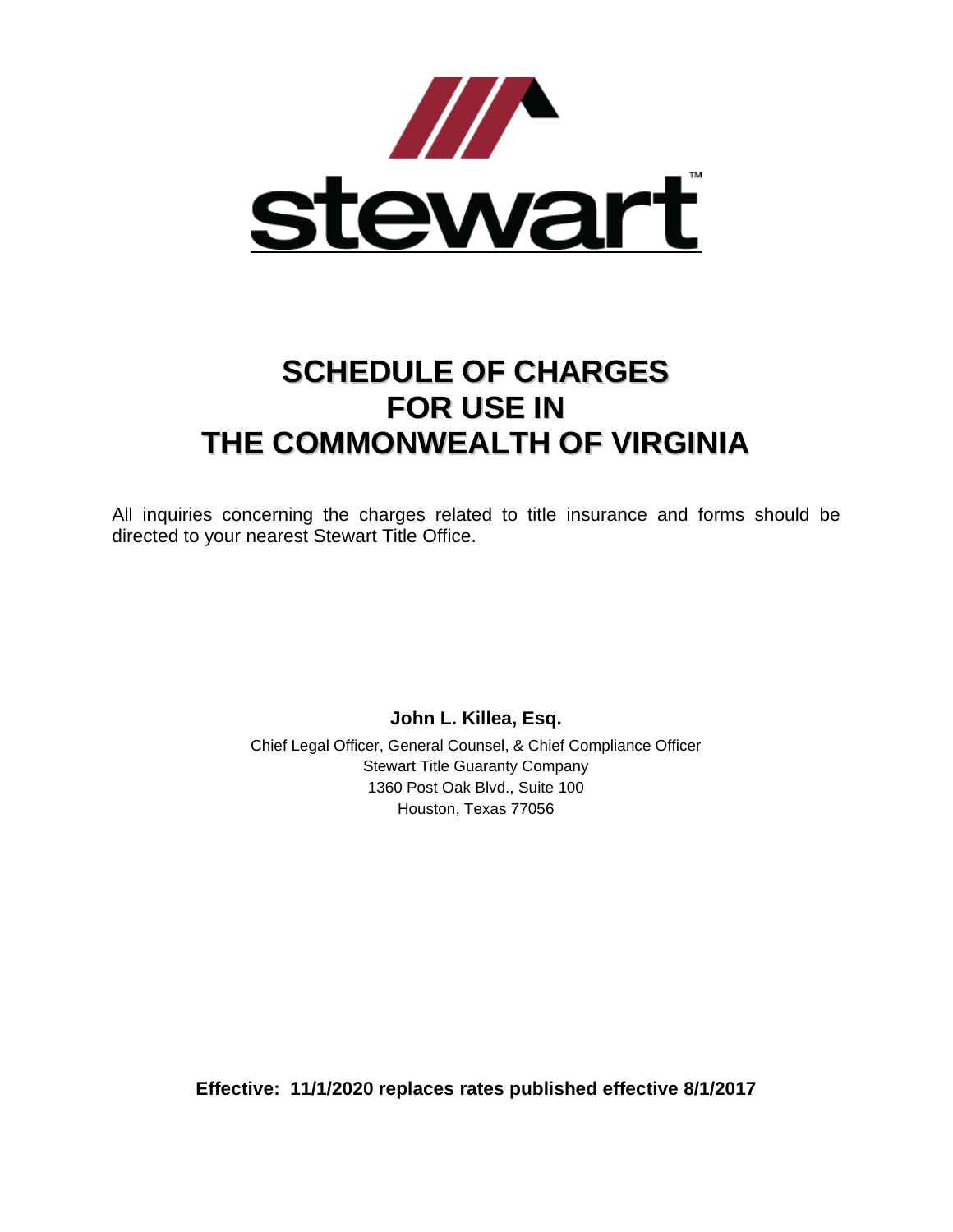## **VIRGINIA TITLE INSURANCE CHARGES**



**Effective: November 1, 2020**

# **STANDARD ALTA POLICIES**

| <b>Amount of Coverage</b>             | <b>OWNER'S PREMIUM</b> |
|---------------------------------------|------------------------|
| Minimum policy charge:                | \$250.00               |
| Up to \$250,000                       | \$4.10/\$1,000         |
| Over \$250,000 to \$500,000, add:     | \$3.90/\$1,000         |
| Over \$500,000 to \$1,000,000, add:   | \$3.60/\$1,000         |
| Over \$1,000,000 to \$2,500,000, add: | \$2.40/\$1,000         |
| Over \$2,500,000 to \$5,000,000, add: | \$2.05/\$1,000         |

| <b>Amount of Coverage</b>              | <b>LOAN PREMIUM</b> |
|----------------------------------------|---------------------|
| Minimum policy charge:                 | \$250.00            |
| Up to \$250,000                        | \$3.05/\$1,000      |
| Over \$250,000 to \$500,000, add:      | \$2.90/\$1,000      |
| Over \$500,000 to \$1,000,000, add:    | \$2.40/\$1,000      |
| Over \$1,000,000, to \$2,500,000, add: | \$1.90/\$1,000      |
| Over \$2,500,000 to \$5,000,000, add:  | \$1.60/\$1,000      |

# **ENHANCED COVERAGE ALTA POLICIES**

| <b>Amount of Coverage</b>              | <b>ENHANCED HOMEOWNERS'</b><br><b>RESIDENTIAL OWNER'S PREMIUM</b> |
|----------------------------------------|-------------------------------------------------------------------|
| Minimum policy charge:                 | \$300.00                                                          |
| Up to \$250,000                        | \$4.90/\$1,000                                                    |
| Over \$250,000 to \$500,000, add:      | \$4.65/\$1,000                                                    |
| Over \$500,000 to \$1,000,000, add:    | \$4.25/\$1,000                                                    |
| Over \$1,000,000, to \$2,500,000, add: | \$2.85/\$1,000                                                    |
| Over \$2,500,000 to \$5,000,000, add:  | \$2.40/\$1,000                                                    |

| <b>Amount of Coverage</b>              | <b>ENHANCED RESIDENTIAL</b><br><b>LOAN PREMIUM</b> |
|----------------------------------------|----------------------------------------------------|
| Minimum policy charge:                 | \$300.00                                           |
| Up to \$250,000                        | \$3.48/\$1,000                                     |
| Over \$250,000 to \$500,000, add:      | \$3.24/\$1,000                                     |
| Over \$500,000 to \$1,000,000, add:    | \$2.76/\$1,000                                     |
| Over \$1,000,000, to \$2,500,000, add: | \$2.22/\$1,000                                     |
| Over \$2,500,000 to \$5,000,000, add:  | \$1.75/\$1,000                                     |

**Rate charge is per \$1,000. Amounts over \$5,000,000 contact Stewart Title underwriting.**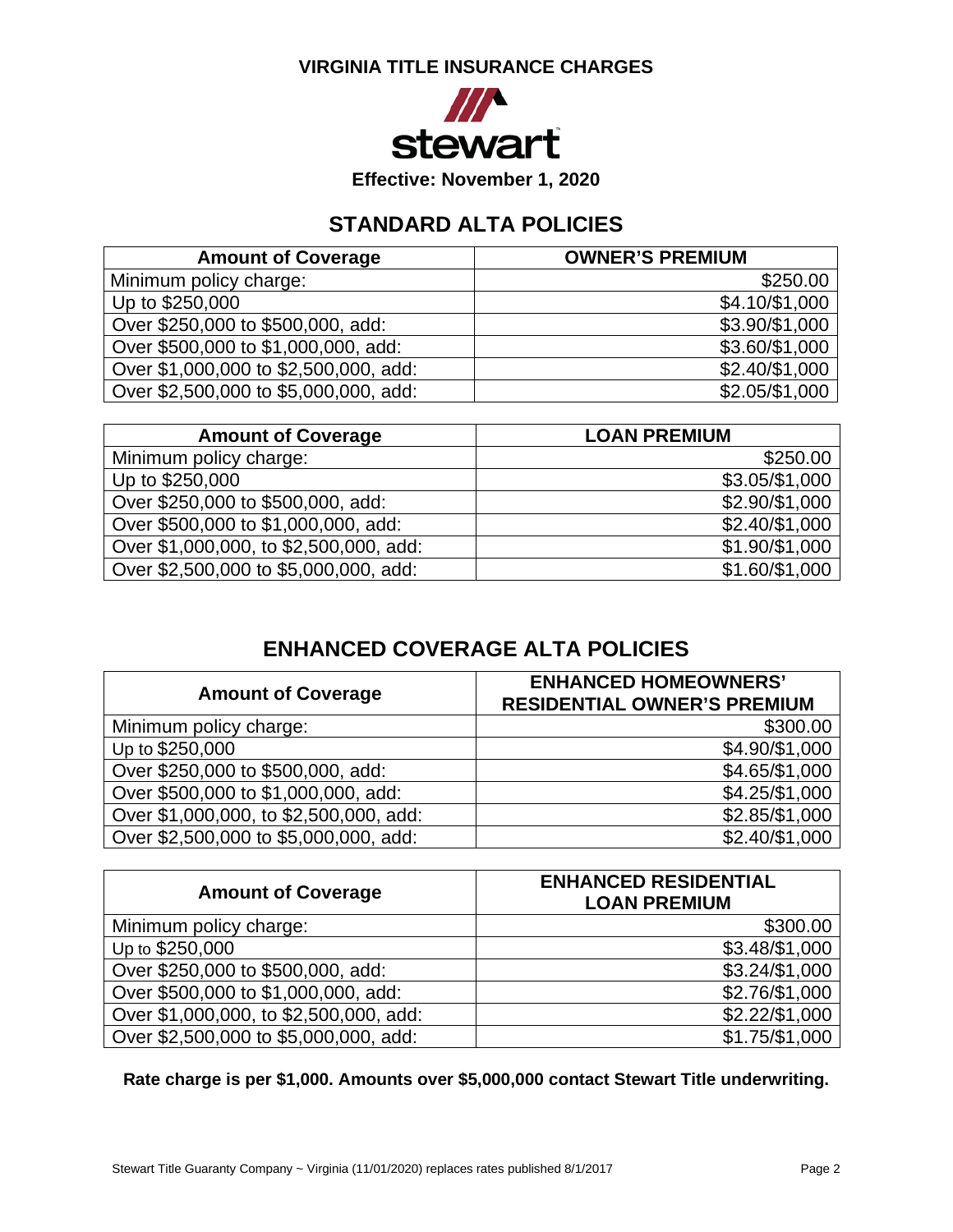

# **OTHER CHARGES**:

## **Closing Protection Letters**

The Company shall be paid the premium of **\$35.00** for each Closing Protection Letter (CPL) issued for transactions involving property lying within the Commonwealth of Virginia. **\$50** premium for each CPL over \$10 million dollars. No premium will be charged for Closing Protection Letters issued for transactions that are subsequently cancelled.

#### **Endorsement Premium:**

NO charge for standard endorsements, **excluding** the ALTA 3 series and the ALTA 14 and higher series. Contact Stewart Title for charges on these excluded endorsements. Also note that endorsements issued to provide special coverage may incur extrahazardous risk premium as determined by the company. The charge for such coverage may be based upon a percentage of the rate applicable to the policy, a fixed dollar amount, commensurate with the risk to be assumed, or a rate per thousand based upon the overall insured amount.

**Extra Hazardous Risk Premium for Decedent Estate Risks** may be applicable in open estate situations, pursuant to Company guidelines and underwriting bulletins. When applicable, the premium for such is calculated at the rate of \$2.00 per \$1000 of value (based upon the sales price of the transaction), with a minimum charge of \$250.00 payable to the Company.

#### **Modifications of Loan Policy By Endorsement:**

Modifications of existing Stewart-insured loan policies by endorsement may be issued for a premium charge of 30% of the original title premium charge paid, **provided the original loan amount is NOT being increased.**

Modifications of existing Stewart-insured loan policies by endorsement may be issued for a premium charge of 30% of the original title premium charge paid, **plus** additional premium based upon applicable published standard loan rates in effect at the time of loan modification.